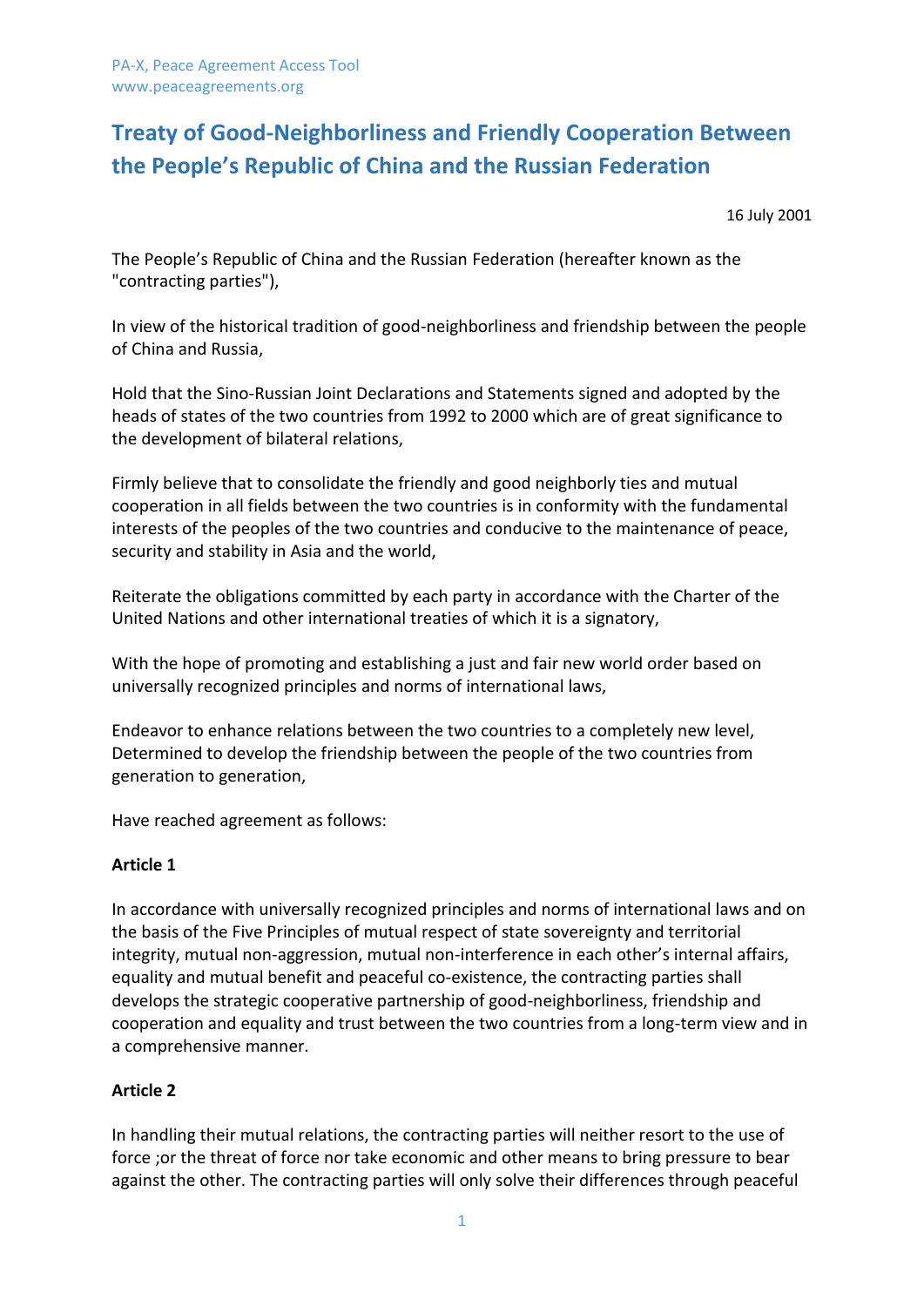means by adhering to the provisions of the "United Nations Charter" and the principles and norms of universally recognized international laws.

The contracting parties reaffirm their commitment that they will not be the first to use nuclear weapons against each other nor target strategic nuclear missiles against each other.

## **Article 3**

The contracting parties respect each other's choice for the course of political, economic, social and cultural development in line with their nation's actual conditions so as to ensure a long-term and stable development of relations between the two countries.

# **Article 4**

The Chinese side supports the Russian side in its policies on the issue of defending the national unity and territorial integrity of the Russian Federation.

The Russian side supports the Chinese side in its policies on the issue of defending the national unity and territorial integrity of the People's Republic of China.

# **Article 5**

The Russian side reaffirms that the principled stand on the Taiwan issue as expounded in the political documents signed and adopted by the heads of states of the two countries from 1992 to 2000 remain unchanged. The Russian side acknowledges that there is only one China in the world, that the People's Republic of China is the sole legal government representing the whole of China and that Taiwan is an inalienable part of China. The Russian side opposes any form of Taiwan's independence.

# **Article 6**

The contracting parties point out with satisfaction that each has no territorial claim on the other and both are resolved to make active efforts in building the border between the two countries into one where ever-lasting peace and friendship prevail. The contracting parties will adhere to the principles of non-encroachment upon territories and national boundaries as stipulated in international laws and strictly observe the national boundary between the two countries.

The contracting parties shall continue to hold talks on the pending boundary alignment of the sectors which China and Russia have not yet arrived at an agreement through consultations. Prior to the settlement of these issues, the two sides will maintain the status quo in such boundary sectors.

# **Article 7**

In accordance with the current agreements, the contracting parties shall adopt measures to increase trust between their militaries and reduce military forces in the border areas. The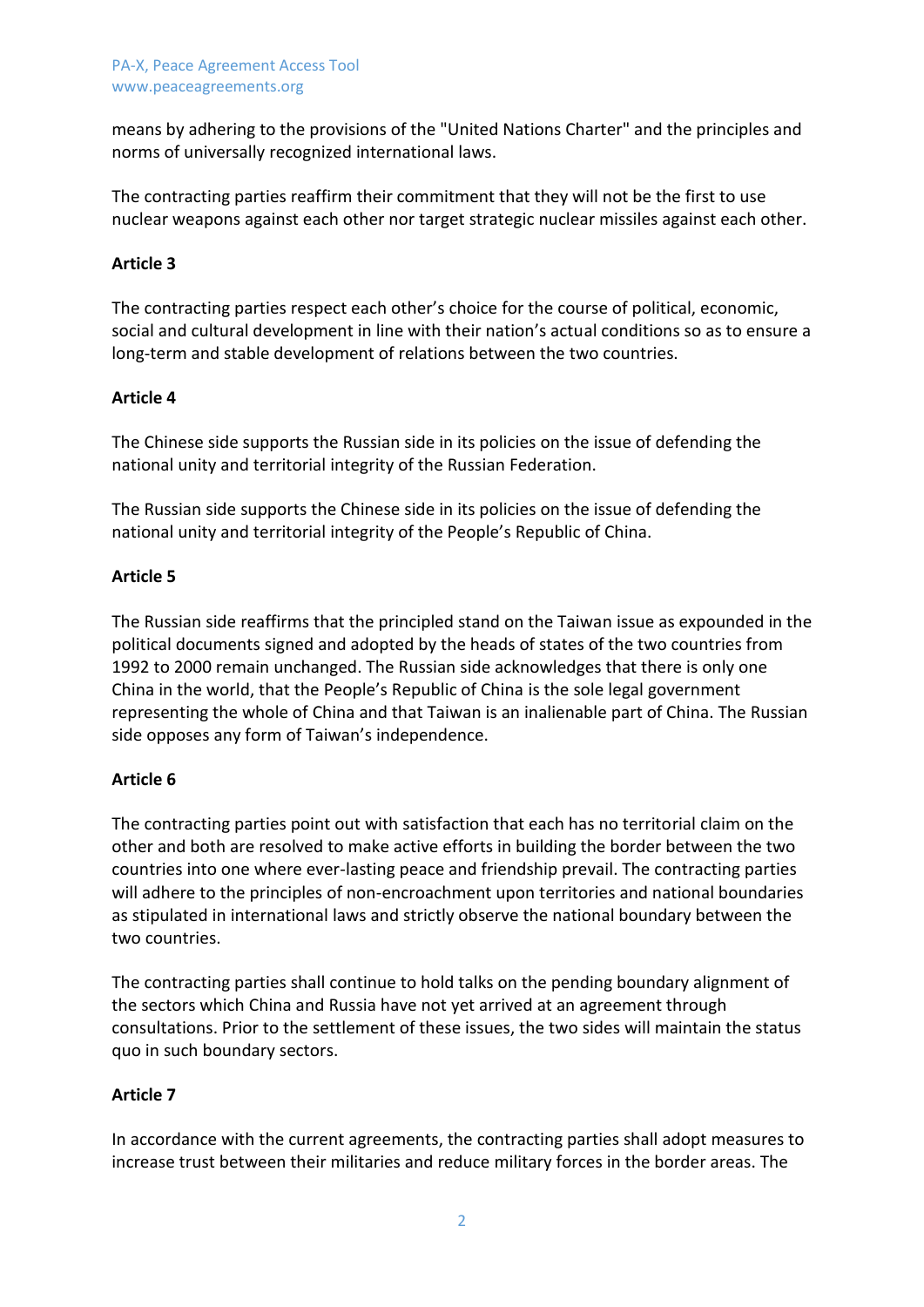contracting parties shall expand and deepen confidence building measures in the military field so as to consolidate each other?s security and strengthen regional and international stability.

The contracting parties shall make efforts to ensure its own national security in accordance with the principle of maintaining reasonable and adequate weapons and armed forces.

The military and military technology cooperation of the contracting parties carried out in accordance with the relevant agreements are not directed at third countries.

#### **Article 8**

The contracting parties shall not enter into any alliance or be a party to any bloc nor shall they embark on any such action, including the conclusion of such treaty with a third country which compromises the sovereignty, security and territorial integrity of the other contracting party. Neither side of the contracting parties shall allow its territory to be used by a third country to jeopardize the national sovereignty, security and territorial integrity of the other contracting party.

Neither side of the contracting parties shall allow the setting up of organizations or gangs on its own soil which shall impair the sovereignty, security and territorial integrity of the other contrasting party and their activities should be prohibited.

#### **Article 9**

When a situation arises in which one of the contracting parties deems that peace is being threatened and undermined or its security interests are involved or when it is confronted with the threat of aggression, the contracting parties shall immediately hold contacts and consultations in order to eliminate such threats.

#### **Article 10**

The contracting parties shall employ and perfect the mechanism for regular meetings at all levels, above all the summit and high-level meetings, to conduct periodic exchanges of views and co-ordinate their stand on bilateral ties and on important and urgent international issues of common concern so as to reinforce the strategic cooperative partnership of equality and trust.

#### **Article 11**

The contracting parties stand for the strict observation of universally acknowledged principles and norms of international laws and oppose any action of resorting to the use of force to bring pressure to bear on others or interfering in the internal affairs of a sovereign state under all sorts of pretexts and both are ready to make positive efforts to strengthen peace, stability, development and cooperation throughout the world.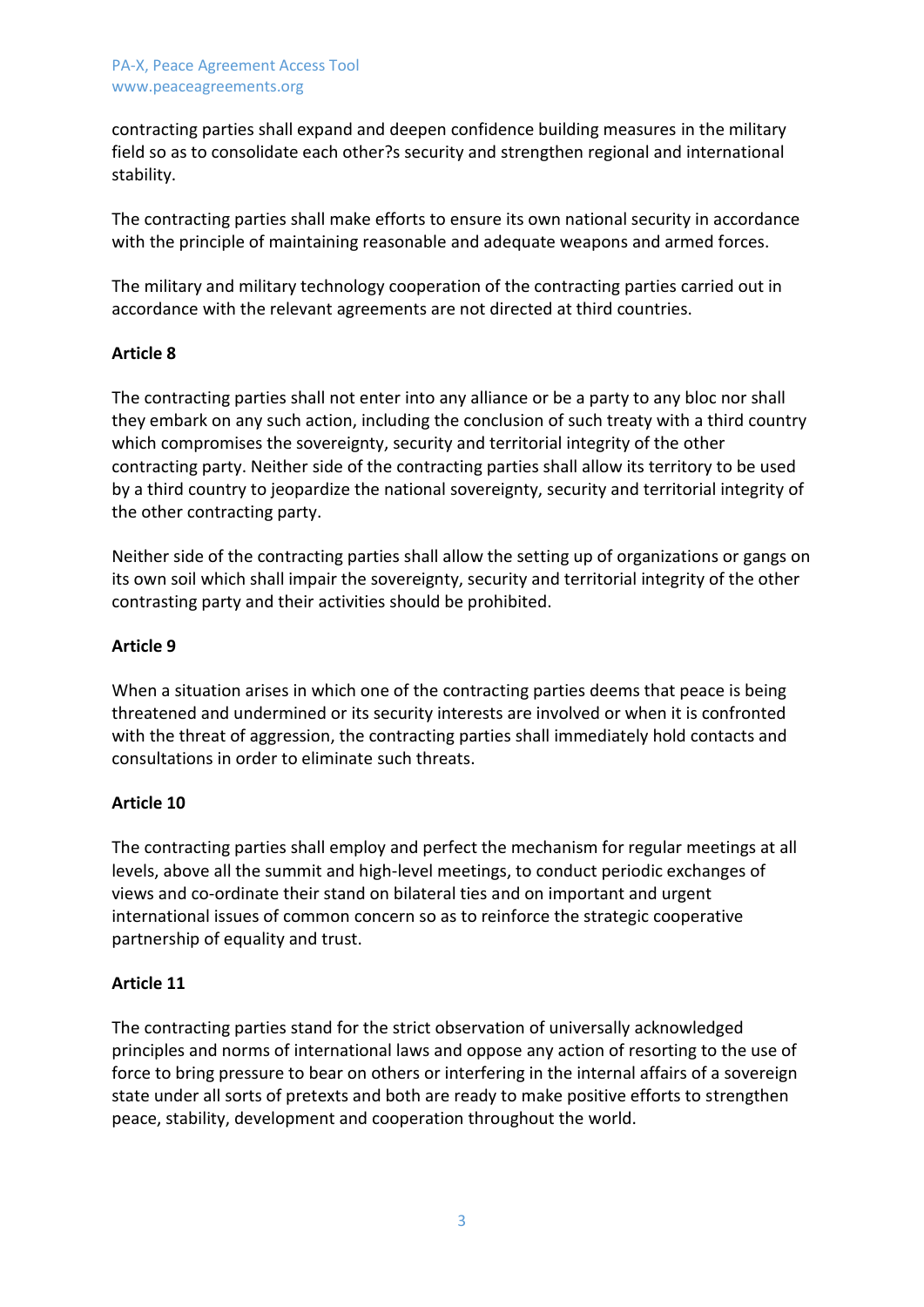The contracting parties are against any action which may constitute a threat to international stability, security and peace and will conduct mutual co-ordination with regard to the prevention of international conflicts and bringing about their political settlement.

# **Article 12**

The contracting parties shall work together for the maintenance of global strategic balance and stability and make great efforts in promoting the observation of the basic agreements relevant to the safeguard and maintenance of strategic stability.

The contracting parties shall actively promote the process of nuclear disarmament and the reduction of chemical weapons, promote and strengthen the regimes on the prohibition of biological weapons and take measures to prevent the proliferation of weapons of mass destruction, their means of delivery and their related technology.

## **Article 13**

The contracting parties shall strengthen their cooperation in the United Nations and its Security Council as well as other United Nations Special Agencies. The contracting parties shall work to reinforce the central role of the United Nations as the most authoritative and most universal world organization composed of sovereign states in handling international affairs, particularly in the realm of peace and development and guarantee the major responsibility of the UN Security Council in the area of maintaining international peace and security.

## **Article 14**

The contracting parties shall energetically promote the consolidation of stability of the surrounding areas of the two countries, create an atmosphere of mutual understanding, trust and cooperation, and promote efforts aimed at setting up a multi-lateral co-ordination mechanism which complies with the actual situation of the above-mentioned areas on issues of security and cooperation.

## **Article 15**

In accordance with the two countries' inter-governmental agreements concerned and other documents relating to the handling of creditor's rights and liabilities, each side of the contracting parties recognizes the lawful right of ownership of the assets and other properties which belong to the other side and which are located within the territory of the other contracting party.

#### **Article 16**

On the basis of mutual benefit, the contracting parties shall conduct cooperation in such areas as economy and trade, military know-how, science and technology, energy resources, transport, nuclear energy, finance, aerospace and aviation, information technology and other areas of common interest. They shall promote economic and trade cooperation in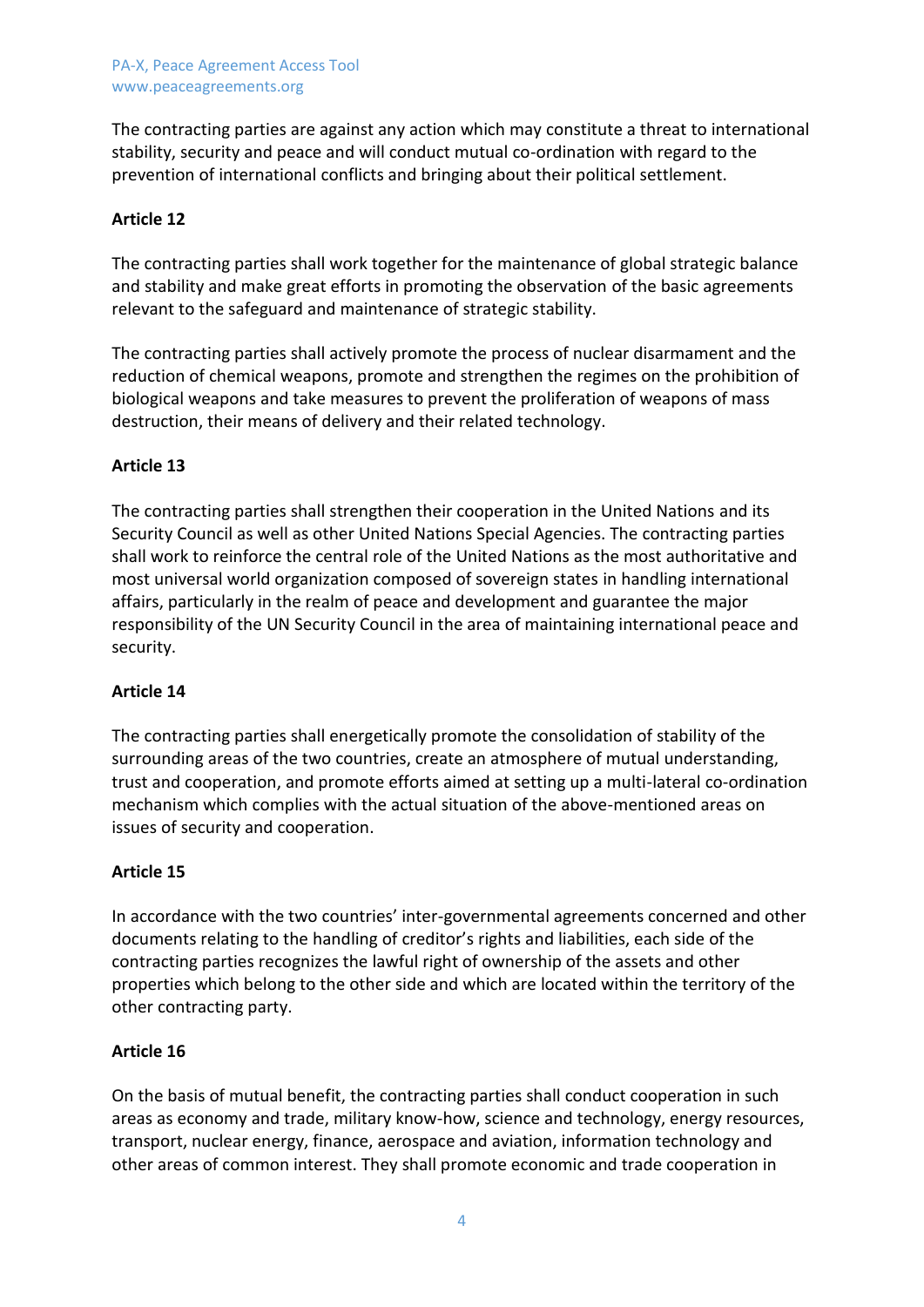border areas and local regions between the two countries and create necessary and favourable conditions in this regard in accordance with the laws of each country.

The contracting parties shall energetically enhance and develop exchanges and cooperation in culture, education, health, information, tourism, sports and legal matters.

In accordance with their national laws and international treaties of which they are a party, the contracting parties shall protect and maintain intellectual property rights, including copyright and other relevant rights.

# **Article 17**

The contracting parties shall conduct cooperation in world financial institutions, economic organizations and forums, and in line with the rules and regulations of the above-mentioned institutions, organizations and forums, make efforts to promote the participation of a contracting party in the above-mentioned institutions of which the other contracting party is already a member (or member state).

# **Article 18**

The contracting parties shall cooperate in promoting the realization of human rights and fundamental freedom in accordance with the international obligations each is committed and the national laws of each country.

In line with the international obligations each of the contracting parties is committed and the laws and regulations of each country, the contracting party shall take effective measures to guarantee the legal rights and interests of legal persons and natural persons of the other contracting party who reside within its territory, and provide the necessary legal assistance over civil and criminal matters.

The departments concerned of the contracting parties, in accordance with relevant laws, shall conduct investigation and seek a solution to the problems and disputes arising from the process of carrying out cooperation and business activities by the legal persons and natural persons within the territory of the other side of the contracting parties.

# **Article 19**

The contracting parties shall carry out cooperation in the protection and improvement of the environment, prevention of cross-border pollution, the fair and rational use of water resources along the border areas and the use of biological resources in the northern Pacific and boundary river areas; make joint efforts in protecting rare floras, faunas and the natural ecosystem, and conduct cooperation in preventing the outbreak of major accidents arising from natural disasters or due to technical reasons and eliminating their after—effects .

## **Article 20**